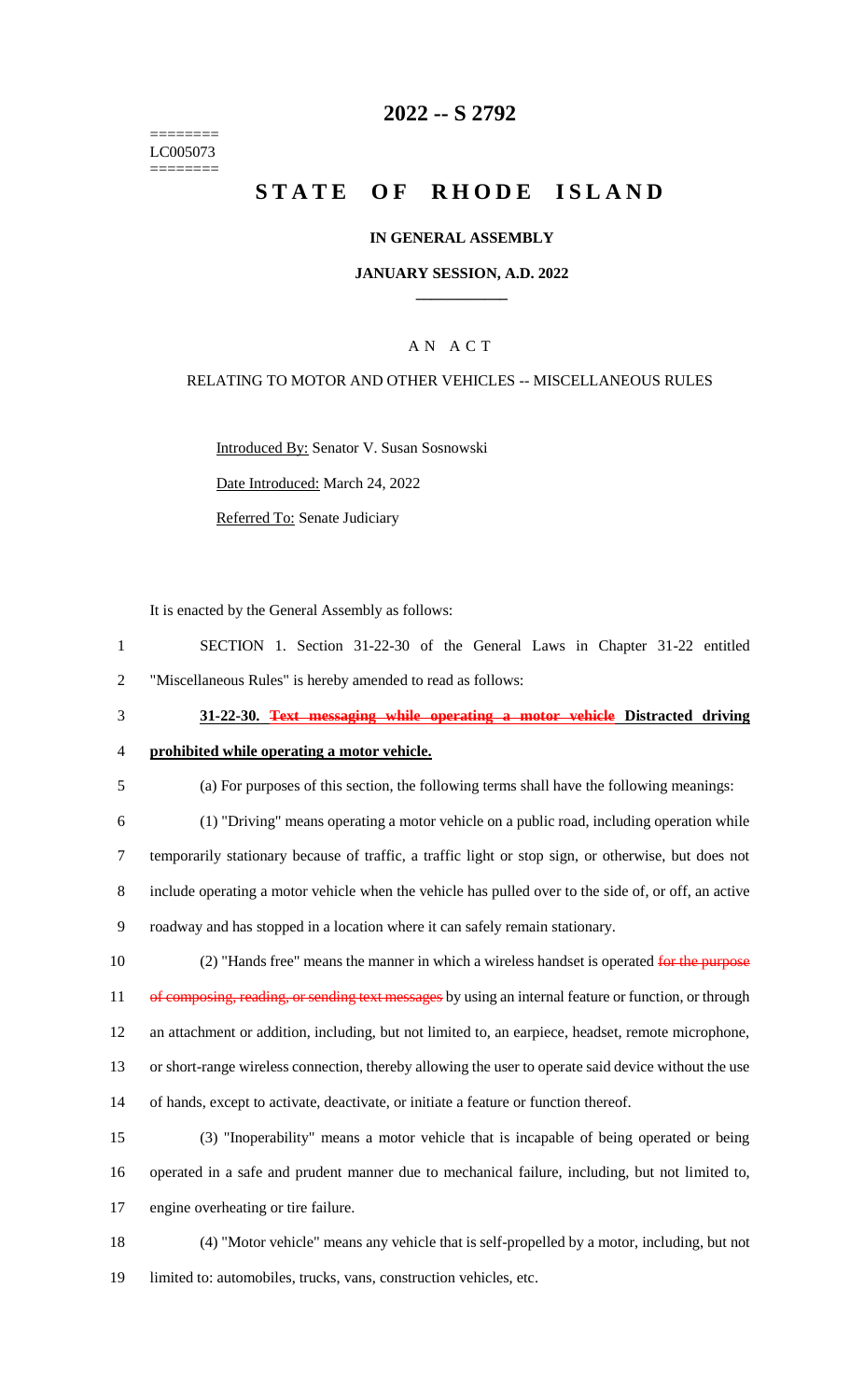(5) "Person" means any natural person, corporation, unincorporated association, firm, partnership, joint venture, joint stock association, or other entity or business organization of any kind.

 (6) "Personal wireless communication device" means a hand-held device through which personal wireless services (commercial mobile services, unlicensed wireless services, and common carrier wireless exchange access services) are transmitted, but does not include a global navigation satellite receiver used for positioning, emergency notification, or navigation purposes.

(7) "Stopped" means not in motion.

 (8) "Text message," also referred to as short messaging service (SMS), means the process by which users send, read, or receive messages on a wireless handset, including text messages, instant messages, electronic messages, or e-mails, in order to communicate with any person or device.

13 (9) "Use" means to operate a wireless handset or a personal wireless communication device 14 in a manner not consistent with hands free operation.

 (10) "Wireless handset" means a portable electronic or computing device, including 16 eellular mobile telephones and personal digital assistants (PDAs), capable of transmitting data in 17 the form of a text message.

 (b) No person shall use a wireless handset or personal wireless communication device to 19 compose, read, or send text messages, or for any other purpose while driving a motor vehicle on 20 any public street or public highway within the state of Rhode Island except for:-

(c) Notwithstanding the provisions of subsection (b), this section shall not be construed to

22 prohibit the use of any wireless handset or personal wireless communication device by:

 (1) Any law enforcement, public safety or police officers, emergency services officials, first aid, emergency medical technicians and personnel, and fire safety officials in the performance of duties arising out of, and in the course of, their employment as such;

26 (2) A person using a wireless handset to contact an individual listed in subsection  $\left(\frac{\theta}{b}(t)\right)$ .

(3) A person using a wireless handset or personal wireless communication device inside a

motor vehicle while such motor vehicle is parked, standing, or stopped and is removed from the

flow of traffic, in accordance with applicable laws, rules, or ordinances, or is stopped due to the

inoperability of such motor vehicle; or

 (4) A person activating, viewing, or deactivating a global positioning or navigation device or a global positioning or navigation application while the handset is mounted or otherwise affixed

to the vehicle to allow for hands-free operation.

 $\frac{d(x)}{dx}$  Nothing in this section shall be construed to prohibit a person driving a motor vehicle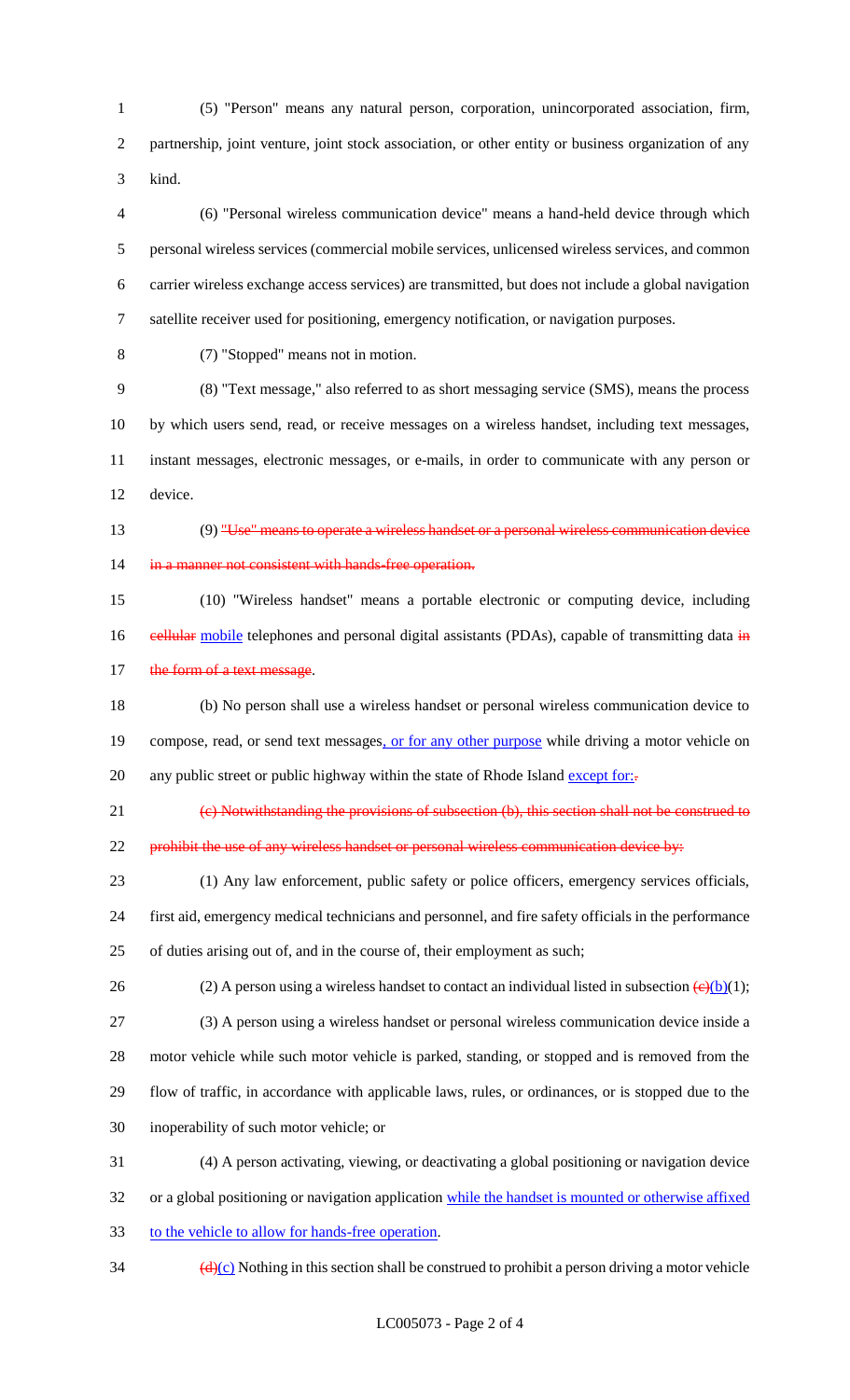1 from utilizing a hands-free wireless handset.

2 The nonemergency use by pilot/escort vehicle drivers of portable electronic devices is 3 prohibited.

 $\left(\frac{\theta}{\theta}\right)$  Any person who violates any of the provisions of this section shall, upon conviction, be subject to a fine of one hundred dollars (\$100), or a license suspension for up to thirty (30) days, or both; for a second conviction a person shall be subject to a fine of one hundred fifty dollars (\$150), or a license suspension for up to three (3) months, or both; and for a third or subsequent conviction a person shall be subject to a fine of two hundred fifty dollars (\$250), or a license 9 suspension for up to six (6) months, or both. All violations arising out of this section shall be heard in the Rhode Island traffic tribunal.

11 SECTION 2. This act shall take effect upon passage.

#### ======== LC005073 ========